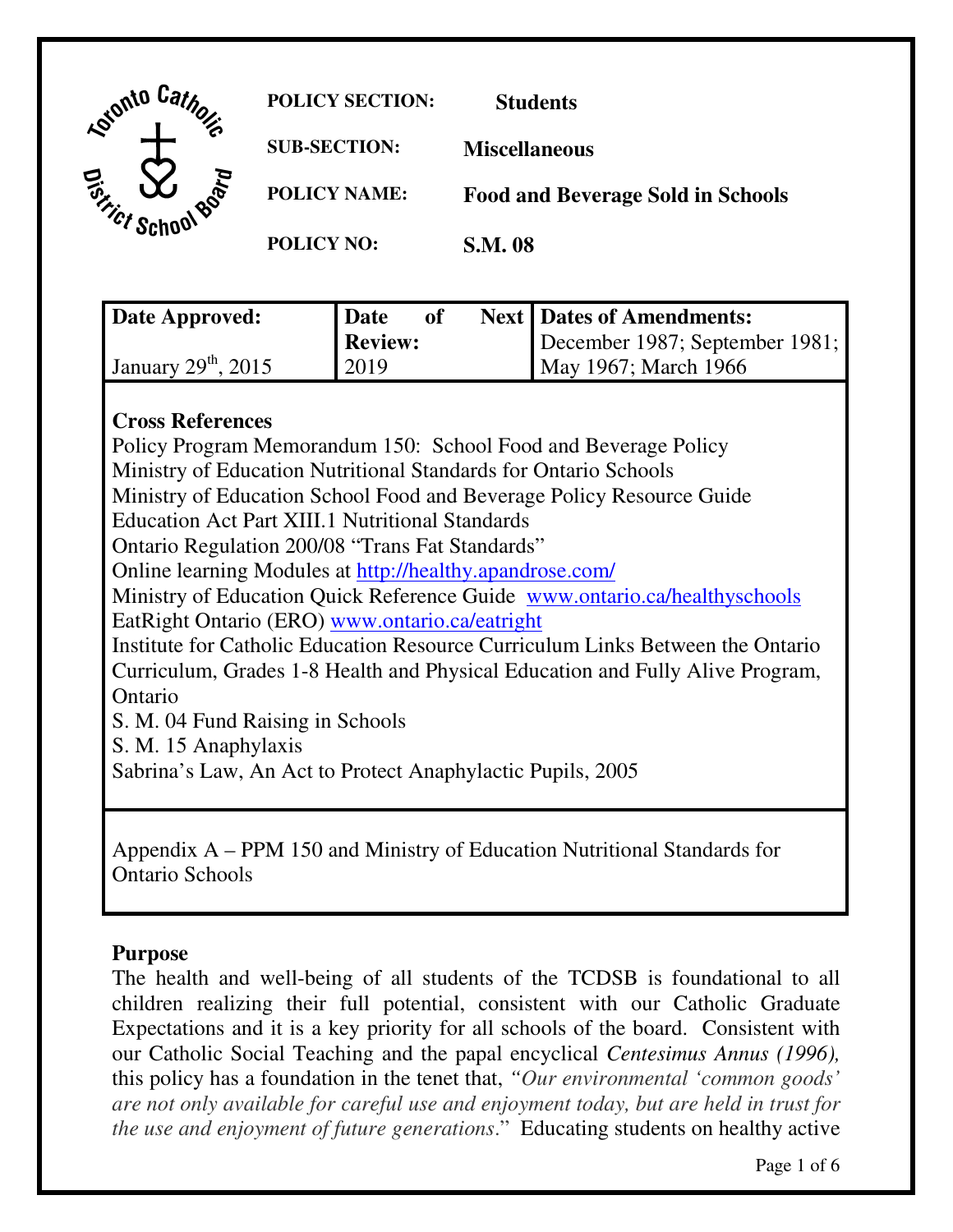

 living practices and social responsibility in our eating habits is critical. Schools can teach students by modelling good choices and responsible practices. This policy identifies the nutritional standards for food and beverages sold in all schools of the TCDSB, in alignment with Ministry Policy Program Memorandum 150.

## **Scope and Responsibility:**

 This policy applies to all schools of the TCDSB. The Director of Education is responsible for this policy.

#### **Alignment with MYSP:**

 Student Achievement and Well-Being Living Our Values

#### **Financial Impact**

 There is no notable financial impact (positive or negative) to ensuring schools are selling and promoting nutritionally sound food choices.

### **Legal Impact**

 There is no notable legal impact (positive or negative) to ensuring schools are selling and promoting nutritionally sound food choices.

## **Policy**

 Food and beverages are permitted to be sold to pupils in Toronto Catholic District School Board schools and should promote and sustain a healthy school environment in which students have the ability to achieve to their full potential. The nutritional value of such sustenance must be consistent with the development of sound health habits and align with all relevant Ministry of Education directives.

# **Regulations**

 1. All food and beverages sold in all venues (for example, cafeterias, vending machines, tuck shops), through all programs and at all events are subject to the scope of this policy.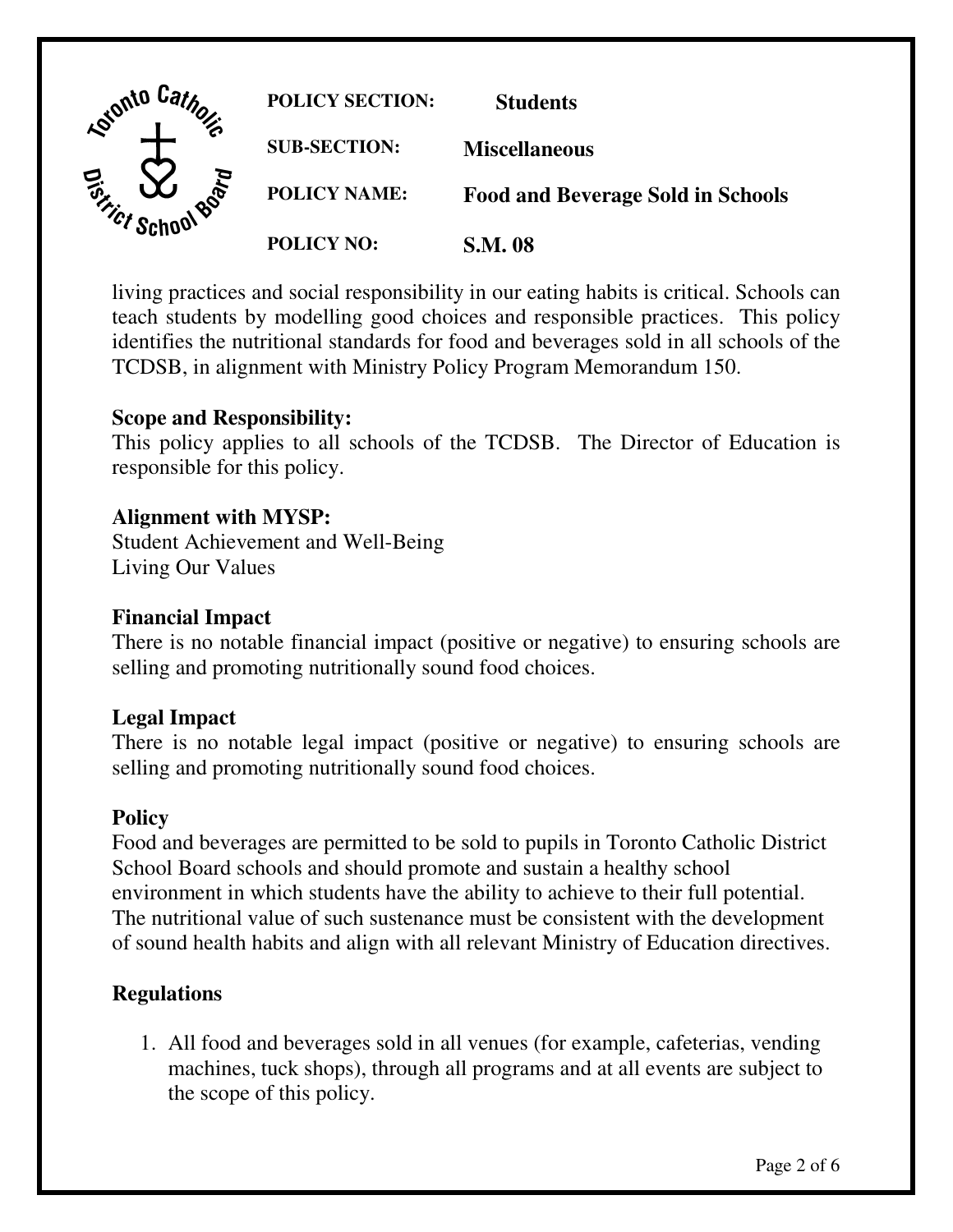

- 2. The TCDSB Physical Education and Health Department will support the inservicing and distribution of educational materials for both staff and students to support implementation of this policy.
- 3. a) All food and beverages sold on school premises for school purposes must comply with the Ontario Nutritional Standards found in the appendix to Program Policy Memorandum 150.
	- b) The standards do not apply to food and beverages that are:
		- i) offered in schools at no cost

 ii) brought from home or purchased off school premises and not for resale in schools

 iii) available for purchase during field trips off school premises sold in schools for non-school purposes (e.g., sold by an outside organization that is under a permit).

 iv) sold for fundraising activities that occur off school premises v) sold in staff rooms to staff

4. Schools of the TCDSB are encouraged to:

 a) choose Ontario food and beverages first (e.g., offer Ontario grown and/or produced food and beverages when available and practical),

 b) be environmentally aware (e.g., reduce food waste, reuse containers, recycle food scraps),

 c) avoid offering food and beverages as a reward or incentive for good behavior, achievement or participation,

 d) ensure that drinking water is freely available and accessible throughout the school day, and

e) ensure that all foods sold in a TCDSB school is reasonably priced.

 f) choose products from industries which do not mistreat animals and respect the bounty of God's creation.

g) to limit the selling of genetically modified foods, where possible.

 "special events". h) to purchase fair trade practices where possible e.g., St Basil's coffee for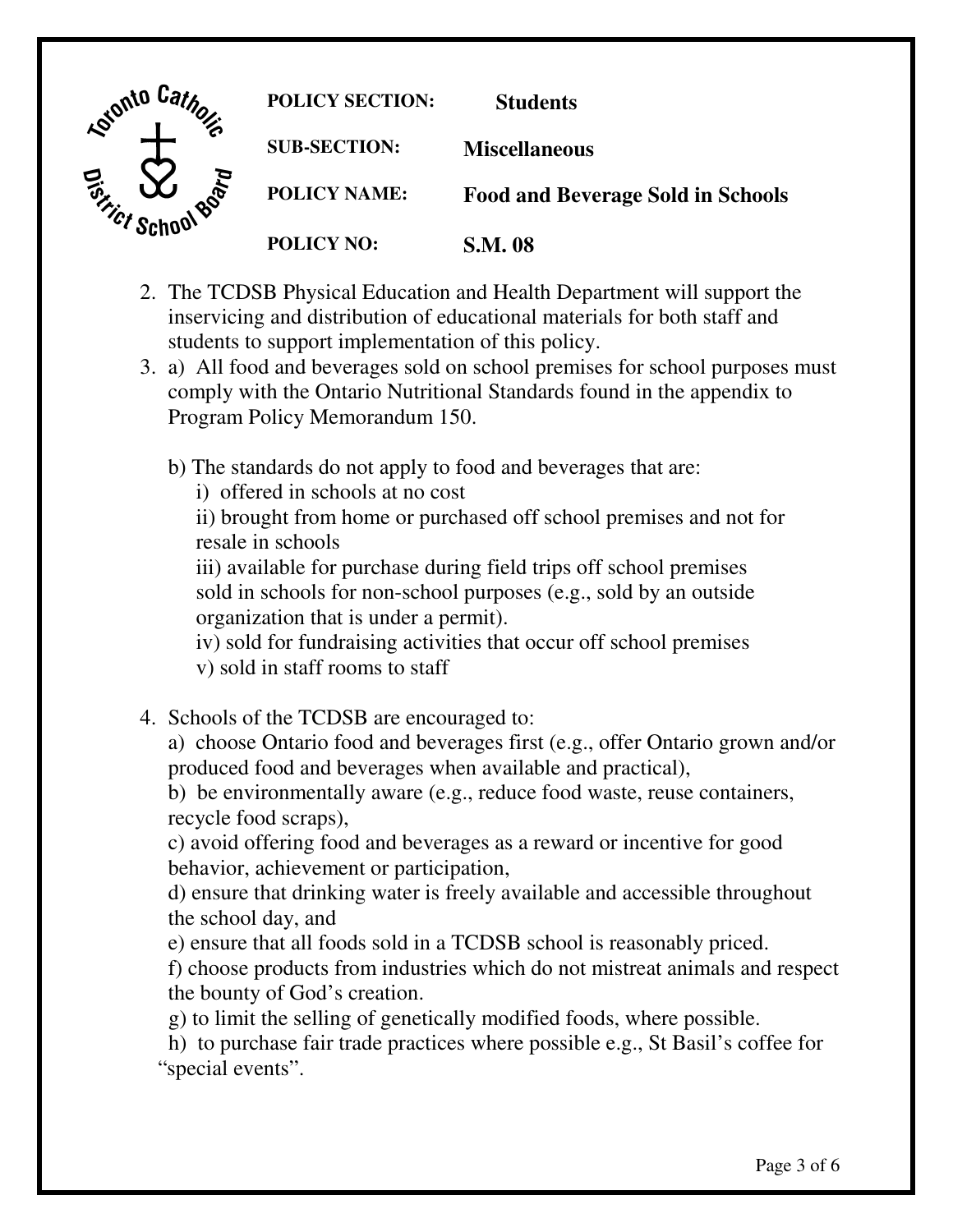

- 5. Schools should not distribute or sell bottled water in alignment with our Water-Bottle-Free zone vision for the Board.
- 6. a) Schools shall sell the most (equal to or greater than 80%) of products found within the Nutrition Standards for Ontario Schools, that fall within that category (per PPM 150, Appendix A)

 b) Schools shall sell less (equal to or less than 20%) of products found within the Nutritional Standards for Ontario Schools, that fall within that category (per PPM 150, Appendix A)

 c) Products not permitted for sale are also found within the Nutritional Standards for Ontario Schools appendices, and are those foods and beverages that generally contain few or no essential nutrients and/or contain high amounts of fat, sugar and/or sodium.

 d) When assessing the food and beverage choices offered for sale, all food choices are assessed together, all beverage choices are assessed together and food choices are assessed separately from beverage choices.

 e) There are separate standards for elementary and secondary schools as to limits on serving sizes and limitations on particular items (e.g., coffee, tea, sports drinks).

- 7. The school principal may designate up to 10 days (or fewer) as "special event days". On such days, the school would be exempt from the nutritional standards. School principals must consult with the school council, and are encouraged to consult with students, prior to designating special-event days.
- 8. TCDSB Policy S. M 15 Anaphylaxis must be enforced in the application of this policy.
- 9. Schools are highly encouraged to implement Student nutrition Programs (healthy breakfast / snack programs) to ensure all students are ready to learn.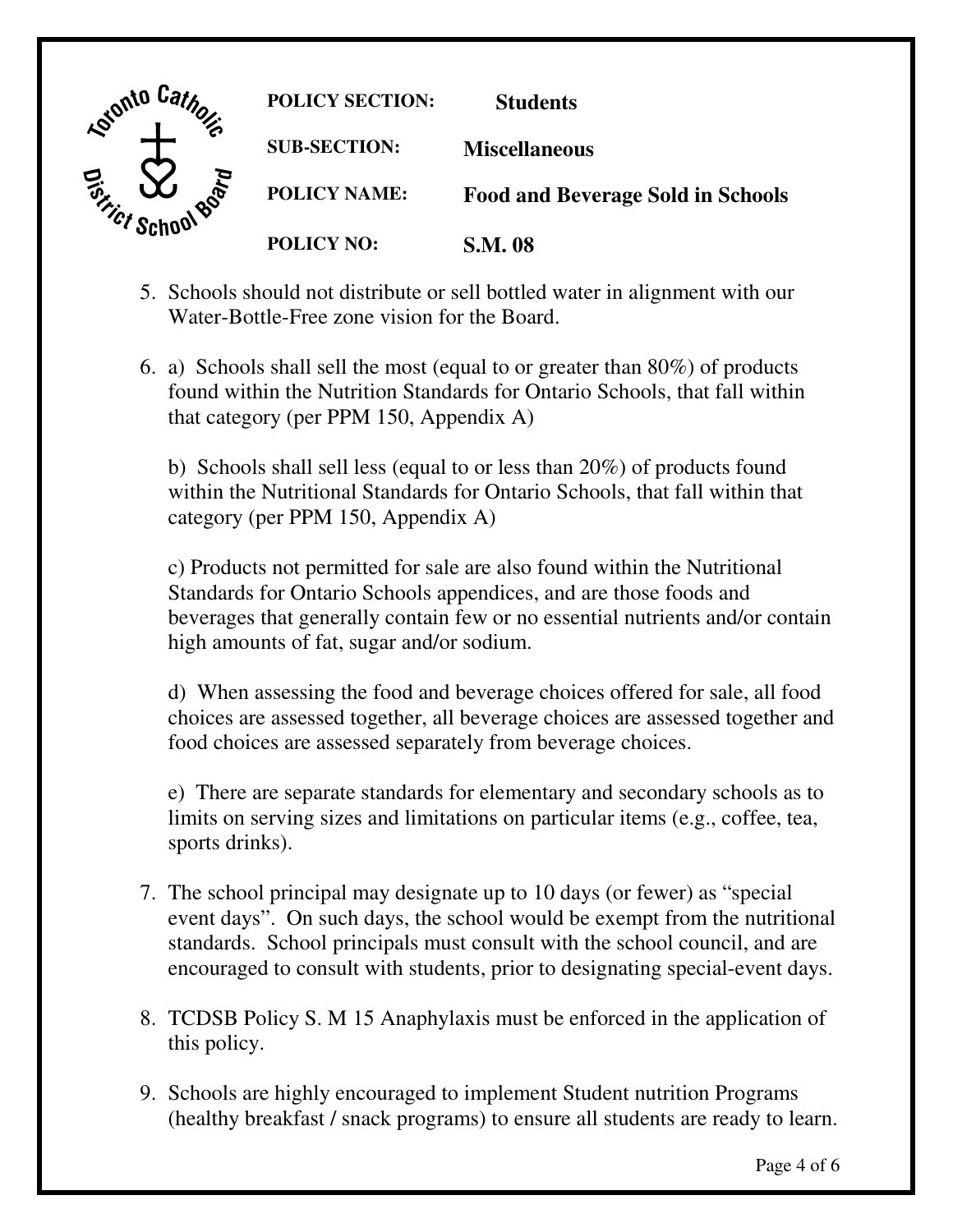

- 10.School staff will also work with parents and guardians, encouraging and educating them regarding healthy, nutritious eating. Schools can assist through school communication tools and through modelling.
- 11. a) All elementary students will receive nutrition education within the Physical Education Curriculum (Grades 1-8), Healthy Living Strand. b) All secondary school students will receive nutrition education within Physical Health Education courses, and other relevant areas of the curriculum, as they develop decision making skills, in keeping with the Catholic Graduate Expectations.
- 12. Every effort will be made to promote strategies to involve students, families, parish and the community in healthy eating education, and in endorsing and sustaining a healthy school nutrition and well-being environment, consistent with TCDSB strategic priorities.

# **Definitions**

## **Healthy Eating**

 Eating adequate portions to provide the body with all the nutrients required. Students' physical, mental and social well-being will be strengthened through regular implementation of healthy eating habits.

## **Nutritional Standards for Food**

 All food sold in schools must meet the standards set out in Ontario Regulation 200/08, "Trans Fat Standards", made under the Education Act. PPM 150 also provides Nutrition Standards criteria for three categories: Sell Most, Sell Less and Not Permitted for Sale.

#### **Maximum Nutritional Value**

Foods which meet or exceed the PPM 150 Nutritional Standards